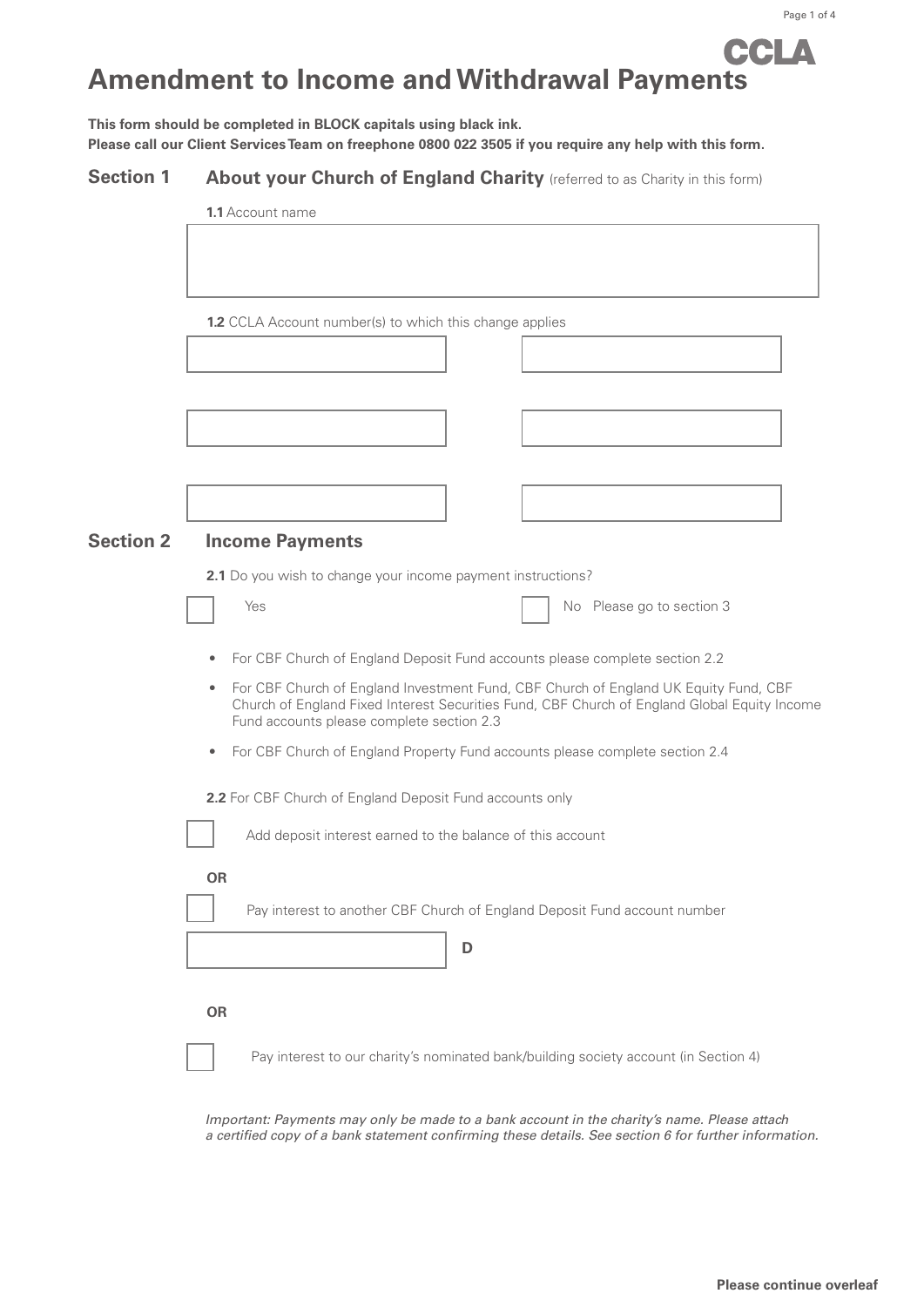**2.3** For CBF Church of England Investment Fund, CBF Church of England UK Equity Fund, CBF Church of England Fixed Interest Securities Fund, CBF Church of England Global Equity Income Fund accounts only

| Pay dividends to our CBF Church of England Deposit Fund account number                                                                                                                               |  |  |  |  |
|------------------------------------------------------------------------------------------------------------------------------------------------------------------------------------------------------|--|--|--|--|
| D                                                                                                                                                                                                    |  |  |  |  |
| <b>OR</b>                                                                                                                                                                                            |  |  |  |  |
| Pay dividends to our charity's nominated bank/building society account (in Section 4)                                                                                                                |  |  |  |  |
| Important: Payments may only be made to a bank account in the charity's name. Please attach<br>a certified copy of a bank statement confirming these details. See section 6 for further information. |  |  |  |  |
| <b>2.4</b> For CBF Church of England Property Fund accounts only                                                                                                                                     |  |  |  |  |
| Reinvest dividends to purchase further income shares                                                                                                                                                 |  |  |  |  |
| <b>OR</b>                                                                                                                                                                                            |  |  |  |  |
| Pay dividends to our CBF Church of England Deposit Fund account number                                                                                                                               |  |  |  |  |
| D                                                                                                                                                                                                    |  |  |  |  |
| <b>OR</b>                                                                                                                                                                                            |  |  |  |  |
| Pay dividends to our charity's nominated bank/building society account (in Section 4)                                                                                                                |  |  |  |  |
|                                                                                                                                                                                                      |  |  |  |  |

Important: Payments may only be made to a bank account in the charity's name. Please attach a certified copy of a bank statement confirming these details. See section 6 for further information.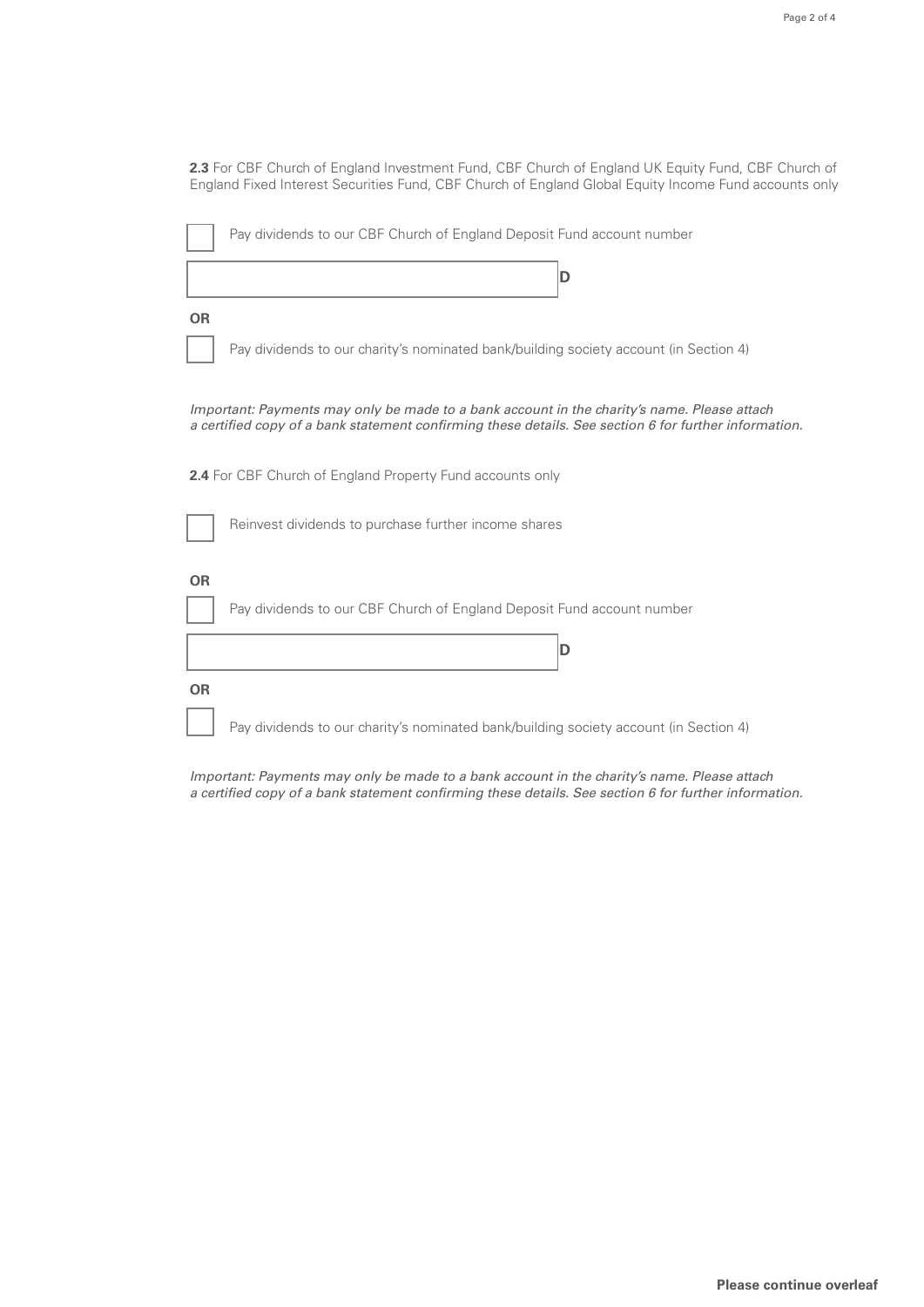### **Section 3 Withdrawal Instructions**

**3.1** Do you wish to add/change your withdrawal payment instructions?

Yes No

All withdrawal payments will be sent to the charity's nominated bank/building society account (in Section 4)

Important: Payments may only be made to a bank account in the charity's name. Please attach a certified copy of a bank statement confirming these details. See section 6 for further information.

#### **Section 4 Nominated bank account**

Bank/Building society name

Branch title

Account name

Sort code Account number

Building society reference (if applicable)

Important: Payments may only be made to a bank account in the charity's name. Please see Section 6 for the acceptable documents required to verify the bank account.